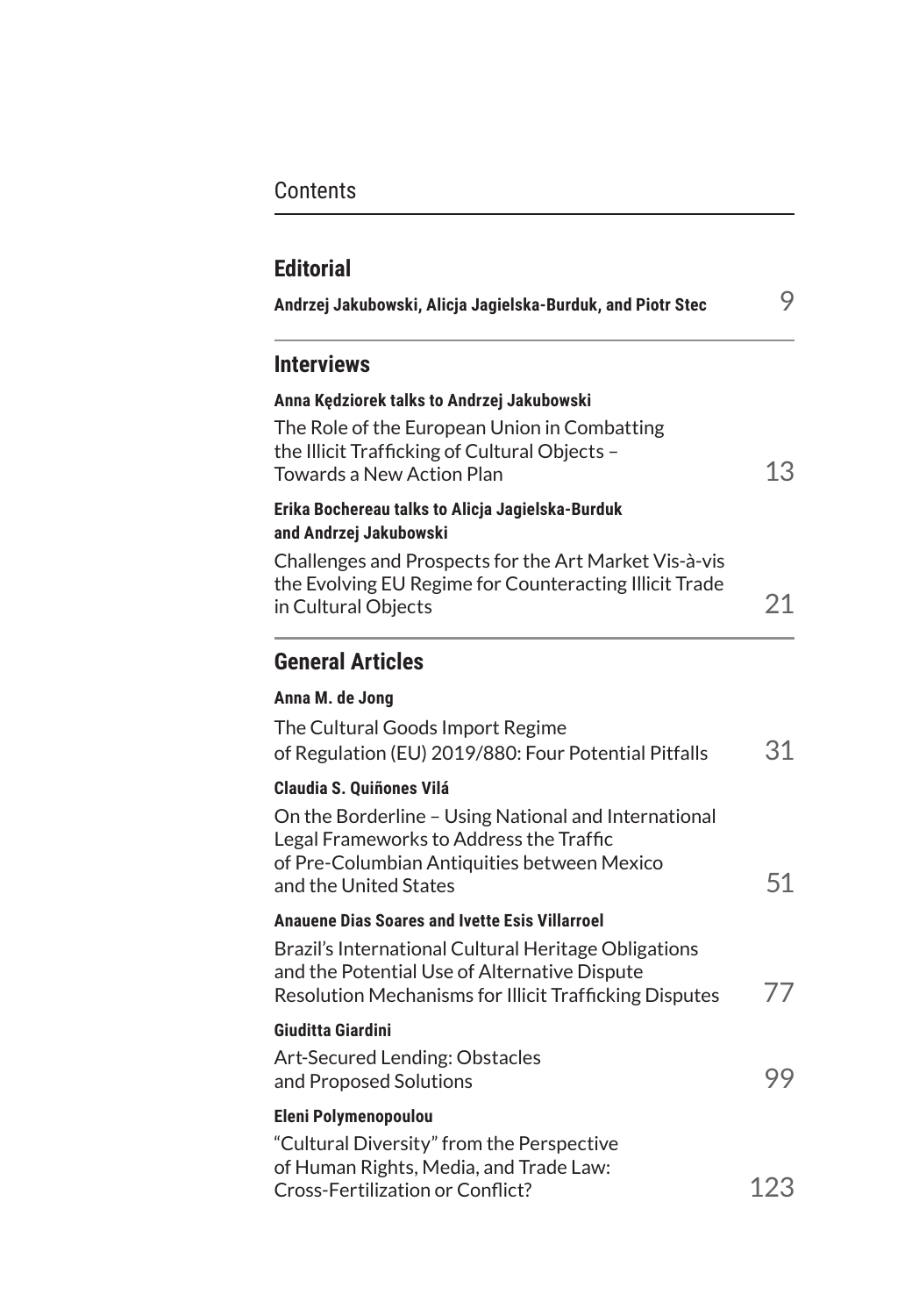#### **Karolina Sikora**

The Right to Cultural Heritage in International Law, with Special Reference to Indigenous Peoples' Rights 149

### **Legal Commentaries**

# **Hanna Schreiber**

| Regulation (EU) 2019/880 and the 1970 UNESCO<br>Convention - A Note on the Interplay between<br>the EU and UNESCO Import Regimes                                                                                                                                                                  | 173 |
|---------------------------------------------------------------------------------------------------------------------------------------------------------------------------------------------------------------------------------------------------------------------------------------------------|-----|
| Giuditta Giardini                                                                                                                                                                                                                                                                                 |     |
| A Commentary to Commission Implementing<br>Regulation (EU) 2021/1079 of 24 June 2021<br>Laying Down Detailed Rules for Implementing Certain<br>Provisions of Regulation (EU) 2019/880<br>of the European Parliament and of the Council<br>on the Introduction and the Import<br>of Cultural Goods | 183 |
| <b>Kristin Hausler</b>                                                                                                                                                                                                                                                                            |     |
| The EU Approach to Cultural Heritage<br>in Conflict and Crisis: An Elephant in the Room?                                                                                                                                                                                                          | 193 |
| <b>Debuts</b>                                                                                                                                                                                                                                                                                     |     |
| Stella Sarapani                                                                                                                                                                                                                                                                                   |     |
| The Import of Cultural Goods under EU<br>and Greek Law - A Critical Outlook                                                                                                                                                                                                                       | 203 |
| <b>Karolina Jerzyk</b>                                                                                                                                                                                                                                                                            |     |
| Balance of Rights in Directive 2019/790<br>on Copyright in the Digital Single Market -<br>Is the Opt-out Clause Sufficient                                                                                                                                                                        |     |
| for the Protection of Author's Moral Rights?                                                                                                                                                                                                                                                      | 229 |
| <b>Book Reviews</b>                                                                                                                                                                                                                                                                               |     |
| <b>Matthias Weller</b>                                                                                                                                                                                                                                                                            |     |
| Museums and the Holocaust by Norman Palmer,<br>2nd ed., edited by Ruth Redmond-Cooper                                                                                                                                                                                                             | 249 |

**6** SAACLR Nr **SAACLR** Nr **2** 2021 (7)